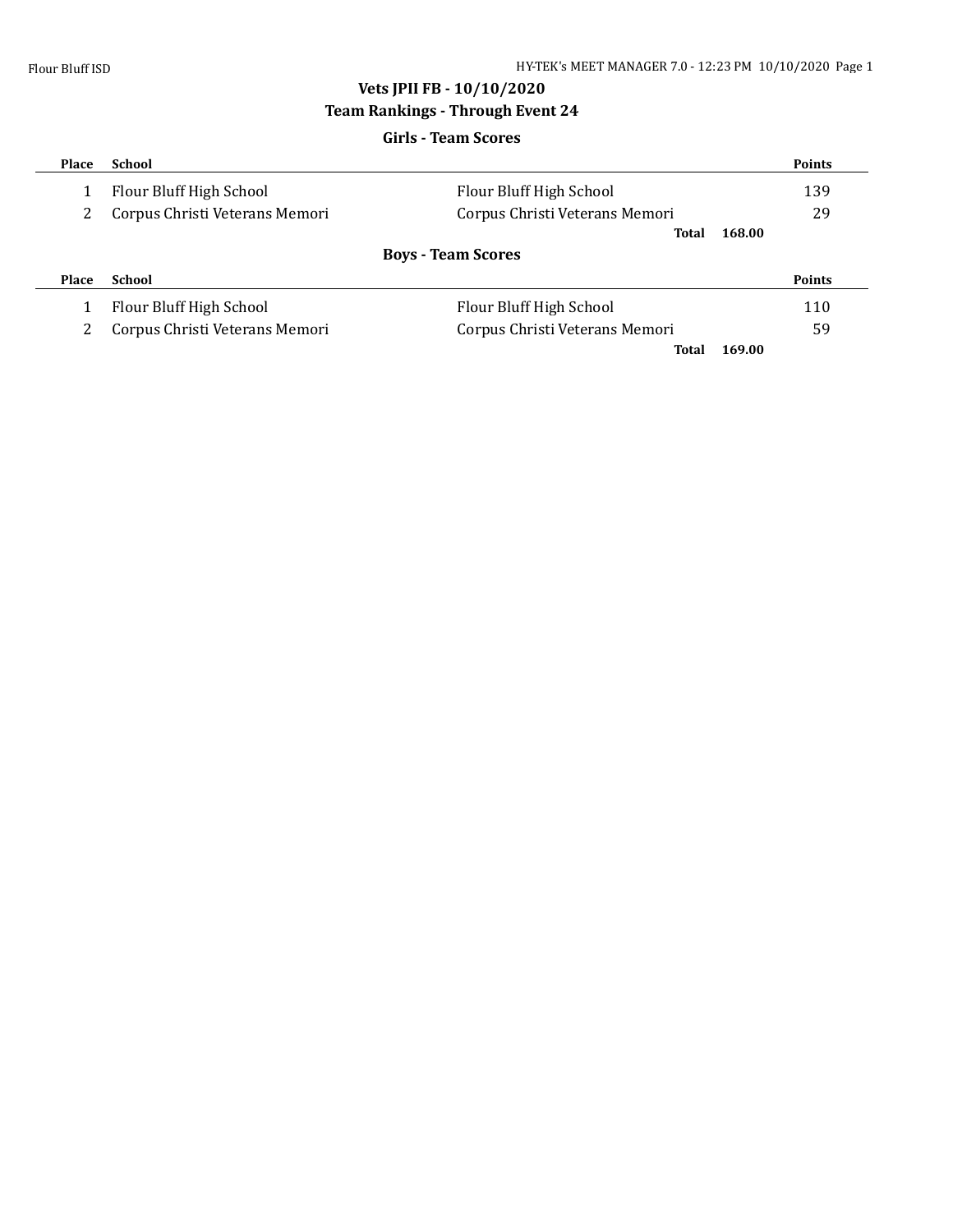|                | Event 1 Girls 200 Yard Medley Relay       |                          |                    |
|----------------|-------------------------------------------|--------------------------|--------------------|
|                | Team                                      | Relay                    | <b>Finals Time</b> |
|                | 1 Flour Bluff                             | B                        | 1:57.70            |
|                | 1) Zhang, Mona 09                         | 2) Orms, Patience 10     |                    |
|                | 3) Pena, Jennifer 10                      | 4) Huang, Rachel 12      |                    |
|                | 32.33                                     | 27.76<br>25.97<br>31.64  |                    |
|                | 2 Flour Bluff                             | A                        | 2:02.26            |
|                | 1) Martin, Christabel 10                  | 2) Hooper, Hannah C 12   |                    |
|                | 3) Hutchinson, Kylee A 11                 | 4) Boles, Victoria 11    |                    |
|                | 31.35                                     | 32.51<br>29.29<br>29.11  |                    |
| 3              | Corpus Christi v                          | A                        | 2:23.85            |
|                | 1) Morgan, Brooke 12                      | 2) Saenz, Lilyanna 10    |                    |
|                | 3) Hamisch, Catherine 09                  | 4) Hinton, Elaina 09     |                    |
|                | 34.60                                     | 42.06<br>36.95<br>30.24  |                    |
|                | 4 Corpus Christi v                        | B                        | 2:28.83            |
|                | 1) Dammeier, Jacee 10                     | 2) Borkowski, Zara 10    |                    |
|                | 3) Dickson, Michaela 10                   | 4) Volk, Elena 09        |                    |
|                | 36.53                                     | 38.44<br>39.06<br>34.80  |                    |
|                | Flour Bluff                               | C                        | X2:05.40           |
|                | 1) Mesmer, August 11                      | 2) Militello, Mia C 12   |                    |
|                | 3) Isiofia, Onachi 12                     | 4) Volesky, Julia 10     |                    |
|                | 31.64                                     | 35.71<br>29.88<br>28.17  |                    |
| $\overline{a}$ | Flour Bluff                               | D                        | X2:20.85           |
|                | 1) Howard, Keira E 12                     | 2) Lee, Alivia 09        |                    |
|                | 3) Tovar, Sabine 09                       | 4) Stotz, Amanda 12      |                    |
|                | 36.54                                     | 35.26<br>27.84<br>41.21  |                    |
|                | <b>Event 2 Boys 200 Yard Medley Relay</b> |                          |                    |
|                | Team                                      | Relay                    | <b>Finals Time</b> |
|                | 1 Flour Bluff                             | A                        | 1:52.71            |
|                | 1) Galbraith, Tanner 11                   | 2) Garrett, Tucker J 12  |                    |
|                | 3) Ainsworth, Cameron 11                  | 4) White, Grayson A 12   |                    |
|                | 30.55                                     | 26.26<br>25.85<br>30.05  |                    |
|                | 2 Corpus Christi v                        | A                        | 1:54.50            |
|                | 1) Brown, Paul 12                         | 2) Isiofia, Dabeluchi 09 |                    |
|                | 3) Schawe, Matthew 12                     | 4) Vidal, Isaiah 12      |                    |
|                | 32.29                                     | 31.95<br>26.37<br>23.89  |                    |
| 3              | <b>Flour Bluff</b>                        | B                        | 2:00.89            |
|                | 1) Zhang, Samuel 09                       | 2) Nguyen, Xander 09     |                    |
|                | 3) Lopez, Jordan 11                       | 4) Pape, Cameron 11      |                    |
|                | 31.82                                     | 36.84<br>26.86<br>25.37  |                    |
| 4              | Corpus Christi v                          | B                        | 2:14.15            |
|                | 1) Villalon, Homero 10                    | 2) Ryza, Evan 11         |                    |
|                | 3) Crosson, Nathaniel 11                  | 4) Contreras, Jordan 12  |                    |
|                | 34.76                                     | 36.64<br>27.31<br>35.44  |                    |
| $\overline{a}$ | Flour Bluff                               | C                        | X2:08.34           |
|                | 1) Ciardelli, Shane 09                    | 2) Ames, Nicholas 10     |                    |
|                | 3) Ogden, Joshua K 12                     | 4) Palm, Robbie 11       |                    |
|                | 38.74                                     | 29.46<br>33.49<br>26.65  |                    |

### **Event 3 Girls 200 Yard Freestyle**

| <b>Name</b>          |       |    | YrSchool         |       | <b>Finals Time</b> |
|----------------------|-------|----|------------------|-------|--------------------|
| 1 Crow, Courtney     |       | 11 | Corpus Christi v |       | 2:05.62            |
| 27.94                | 31.36 |    | 33.54            | 32.78 |                    |
| 2 Orms, Patience     |       | 10 | Flour Bluff      |       | 2:08.54            |
| 29.56                | 32.40 |    | 33.68            | 32.90 |                    |
| 3 Shepheard, Madison |       | 09 | Corpus Christi v |       | 2:12.15            |
| 29.53                | 32.30 |    | 34.71            | 35.61 |                    |

|    | 11 11 111 M.C.C   |       |    |                  |       |         |
|----|-------------------|-------|----|------------------|-------|---------|
| 4  | Zhang, Mona       |       | 09 | Flour Bluff      |       | 2:15.36 |
|    | 30.30             | 34.34 |    | 35.84            | 34.88 |         |
| 5. | Steinbruck, Grace |       | 09 | Flour Bluff      |       | 2:16.51 |
|    | 30.87             | 34.59 |    | 35.74            | 35.31 |         |
| 6  | Howard, Keira E   |       |    | 12 Flour Bluff   |       | 2:16.89 |
|    | 30.82             | 34.49 |    | 36.04            | 35.54 |         |
| 7  | Saenz, Lilyanna   |       | 10 | Corpus Christi v |       | 2:17.59 |
|    | 31.49             | 34.38 |    | 36.31            | 35.41 |         |
| 8  | Martinez, Maliyah |       | 09 | Corpus Christi v |       | 2:18.15 |
|    | 30.35             | 35.26 |    | 36.65            | 35.89 |         |
| 9  | Cutler, Mia       |       | 09 | Flour Bluff      |       | 2:20.59 |
|    | 32.58             | 35.69 |    | 37.00            | 35.32 |         |
| 10 | Morgenroth, Avery |       | 09 | Flour Bluff      |       | 2:21.81 |
|    | 1:09.23           | 37.14 |    | 35.61            |       |         |

### **Event 4 Boys 200 Yard Freestyle**

|    | Name                                                                                               |       |    | YrSchool            |       | <b>Finals Time</b> |
|----|----------------------------------------------------------------------------------------------------|-------|----|---------------------|-------|--------------------|
|    | 1 Schawe, Matthew                                                                                  |       |    | 12 Corpus Christi v |       | 1:54.97            |
|    | 26.92                                                                                              | 29.66 |    | 29.80               | 28.59 |                    |
|    | 2 White, Grayson A                                                                                 |       |    | 12 Flour Bluff      |       | 1:55.35            |
|    | 27.18                                                                                              | 29.85 |    | 29.86               | 28.46 |                    |
|    | 3 Ainsworth, Cameron                                                                               |       |    | 11 Flour Bluff      |       | 1:57.15            |
|    | 27.27                                                                                              | 30.11 |    | 30.76               | 29.01 |                    |
|    | 4 Galbraith, Tanner                                                                                |       |    | 11 Flour Bluff      |       | 2:04.75            |
|    | 28.81                                                                                              | 32.05 |    | 32.94               | 30.95 |                    |
| 5. | Ogden, Joshua K                                                                                    |       | 12 | Flour Bluff         |       | 2:04.78            |
|    | 28.90                                                                                              | 31.73 |    | 33.50               | 30.65 |                    |
| 6  | Baxter, Jacob                                                                                      |       |    | 09 Flour Bluff      |       | 2:16.36            |
|    | 31.51                                                                                              | 35.57 |    | 36.14               | 33.14 |                    |
| 7  | Zapata, Andrew                                                                                     |       | 10 | Corpus Christi v    |       | 2:17.14            |
|    | 30.85                                                                                              | 35.41 |    | 37.43               | 33.45 |                    |
| 8  | Lane, Nathan                                                                                       |       |    | 09 Flour Bluff      |       | 2:28.43            |
|    | 34.44                                                                                              | 38.21 |    | 39.04               | 36.74 |                    |
| 9  | Ryza, Evan                                                                                         |       | 11 | Corpus Christi v    |       | 2:31.44            |
|    | 34.79                                                                                              | 38.34 |    | 39.91               | 38.40 |                    |
| 10 | Kabfleisch, Pierce                                                                                 |       | 09 | Corpus Christi v    |       | 2:44.46            |
|    | 34.85                                                                                              | 42.25 |    | 44.13               | 43.23 |                    |
|    | $\cdots$ $\blacksquare$ $\Omega$ $\ldots$ $\Omega$ $\Omega$ $\ldots$ $\blacksquare$ $\blacksquare$ |       |    |                     |       |                    |

## **Event 5 Girls 200 Yard IM**

|    | Name                |       |    | YrSchool         |       | <b>Finals Time</b> |
|----|---------------------|-------|----|------------------|-------|--------------------|
| 1  | Hooper, Hannah C    |       |    | 12 Flour Bluff   |       | 2:18.38            |
|    | 29.87               | 36.90 |    | 39.13            | 32.48 |                    |
| 2  | Dickson, Michaela   |       | 10 | Corpus Christi v |       | 2:21.70            |
|    | 29.24               | 34.43 |    | 44.01            | 34.02 |                    |
| 3  | Hutchinson, Kylee A |       | 11 | Flour Bluff      |       | 2:27.30            |
|    | 30.97               | 38.40 |    | 44.70            | 33.23 |                    |
| 4  | Martin, Christabel  |       | 10 | Flour Bluff      |       | 2:32.29            |
|    | 32.33               | 36.85 |    | 46.58            | 36.53 |                    |
| 5. | Boles, Victoria     |       | 11 | Flour Bluff      |       | 2:47.13            |
|    | 33.95               | 42.18 |    | 53.04            | 37.96 |                    |
| 6  | Garza, Grace        |       | 10 | Flour Bluff      |       | 2:50.88            |
|    | 36.09               | 43.49 |    | 51.77            | 39.53 |                    |
| 7  | Lee, Alivia         |       | 09 | Flour Bluff      |       | 2:59.16            |
|    | 43.81               | 46.10 |    | 50.79            | 38.46 |                    |
|    | Hinton, Elaina      |       | 09 | Corpus Christi v |       | DQ                 |
|    | Scissors kick - fly |       |    |                  |       |                    |
|    | 34.10               | 42.21 |    | 46.49            | 34.87 |                    |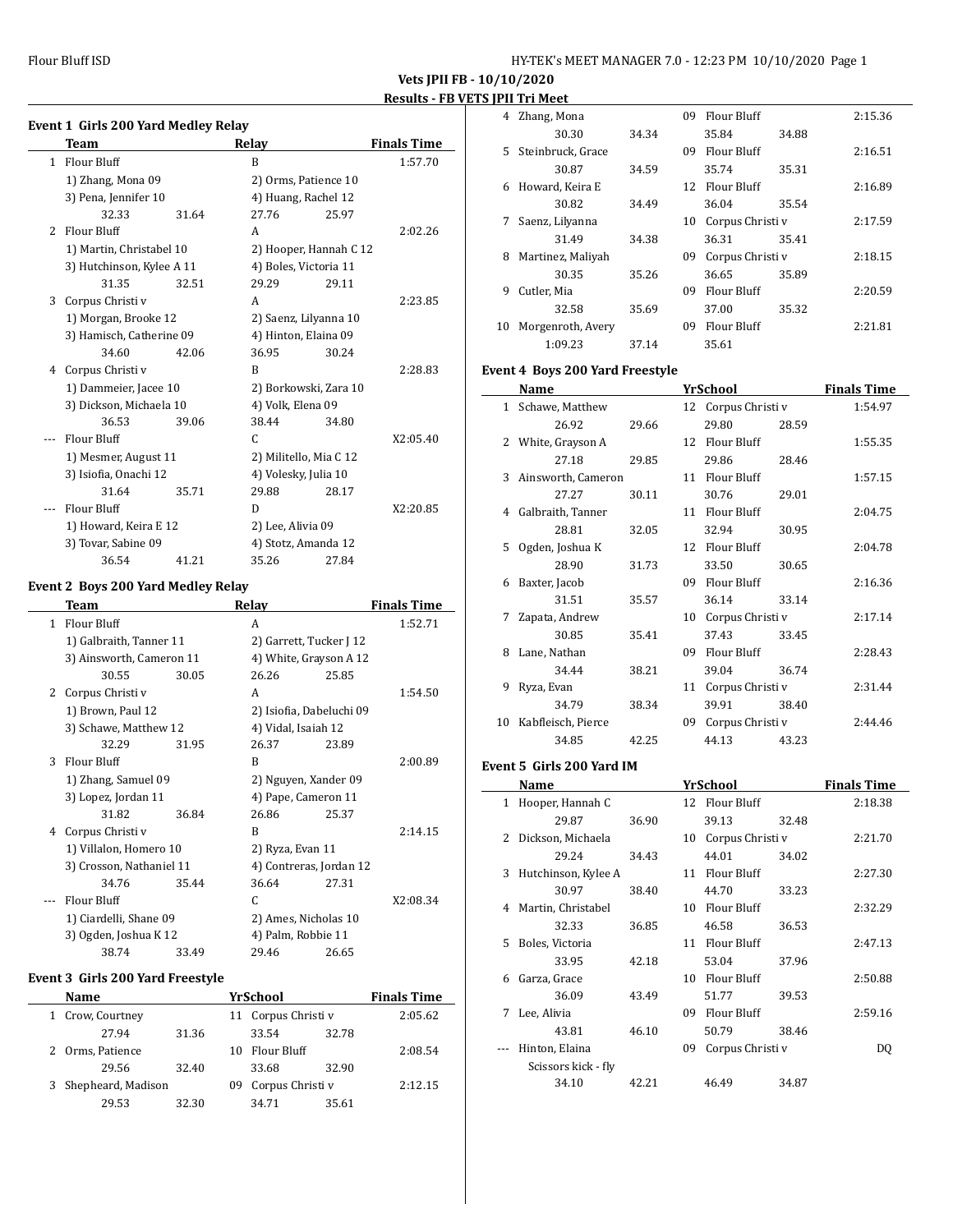| HY-TEK's MEET MANAGER 7.0 - 12:23 PM 10/10/2020 Page 2 |  |  |  |
|--------------------------------------------------------|--|--|--|
|--------------------------------------------------------|--|--|--|

|   | (Event 5 Girls 200 Yard IM)                  |       |     |                     |       |                    |
|---|----------------------------------------------|-------|-----|---------------------|-------|--------------------|
|   | Name                                         |       |     | YrSchool            |       | <b>Finals Time</b> |
|   | --- Volk, Elena                              |       |     | 09 Corpus Christi v |       | DQ                 |
|   | Shoulders past vertical toward breast - back |       |     |                     |       |                    |
|   | 29.18                                        | 36.41 |     | 43.36               | 31.54 |                    |
|   | Event 6 Boys 200 Yard IM                     |       |     |                     |       |                    |
|   | Name                                         |       |     | YrSchool            |       | <b>Finals Time</b> |
|   | 1 Isiofia, Dabeluchi                         |       |     | 09 Corpus Christi v |       | 2:17.57            |
|   | 28.17                                        | 37.02 |     | 41.00               | 31.38 |                    |
| 2 | Lopez, Jordan                                |       |     | 11 Flour Bluff      |       | 2:18.37            |
|   | 27.75                                        | 36.08 |     | 42.62               | 31.92 |                    |
| 3 | Pape, Cameron                                |       |     | 11 Flour Bluff      |       | 2:27.55            |
|   | 31.49                                        | 37.63 |     | 45.75               | 32.68 |                    |
| 4 | Rodriguez, Joseph                            |       | 09. | Corpus Christi v    |       | 3:31.30            |
|   | 41.21                                        | 53.05 |     | 1:12.24             | 44.80 |                    |
|   | Nguyen, Xander                               |       | 09  | Flour Bluff         |       | DQ                 |
|   | One hand touch - breast                      |       |     |                     |       |                    |
|   | 35.91                                        | 40.64 |     | 45.67               | 36.14 |                    |
|   | Villalon, Homero                             |       | 10  | Corpus Christi v    |       | DO.                |
|   | No Show Penalty Event - Misc                 |       |     |                     |       |                    |
|   | 34.16                                        | 43.57 |     |                     |       |                    |

#### **Event 7 Girls 50 Yard Freestyle**

|    | Name              |                 | YrSchool            | <b>Finals Time</b> |
|----|-------------------|-----------------|---------------------|--------------------|
| 1  | Huang, Rachel     | 12 <sup>°</sup> | Flour Bluff         | 26.04              |
|    | 2 Pena, Jennifer  | 10              | Flour Bluff         | 26.60              |
| 3  | Isiofia, Onachi   |                 | 12 Flour Bluff      | 28.47              |
| 4  | Rioux, Olivia I   |                 | 12 Flour Bluff      | 28.71              |
|    | 5 Welker, Aliyah  |                 | 12 Flour Bluff      | 28.85              |
| 6  | Morgan, Brooke    |                 | 12 Corpus Christi v | 28.98              |
| 7  | Tovar, Sabine     | 09              | Flour Bluff         | 31.30              |
| 8  | Turcotte, Emerald | 09              | Corpus Christi v    | 35.72              |
| 9  | Ryza, Adrian      | 09              | Corpus Christi v    | 36.49              |
| 10 | Medina, Avery     |                 | Corpus Christi v    | 37.35              |

#### **Event 8 Boys 50 Yard Freestyle**

|    | Name                 |    | YrSchool         | <b>Finals Time</b> |
|----|----------------------|----|------------------|--------------------|
| 1  | Garrett, Tucker J    |    | 12 Flour Bluff   | 24.82              |
|    | 2 Nelson, Gage       |    | 12 Flour Bluff   | 25.65              |
|    | 3 Senterfitt, Gracen | 10 | Corpus Christi v | 26.17              |
|    | 4 Schlesinger, DJ J  | 12 | Flour Bluff      | 26.83              |
|    | 5 Zhang, Samuel      | 09 | Flour Bluff      | 26.93              |
| 6  | Siver, Grayson       | 10 | Flour Bluff      | 27.24              |
| 7  | Crosson, Nathaniel   | 11 | Corpus Christi v | 28.41              |
| 8  | Zapata, Andrew       | 10 | Corpus Christi v | 28.52              |
| 9  | Kabfleisch, Pierce   | 09 | Corpus Christi v | 30.18              |
| 10 | Djilali, Jamal       | 09 | Flour Bluff      | 30.66              |

#### **Event 11 Girls 100 Yard Butterfly**

| Name                 |       | YrSchool               | <b>Finals Time</b> |
|----------------------|-------|------------------------|--------------------|
| Orms, Patience<br>1  |       | Flour Bluff<br>10      | 1:01.60            |
| 28.68                | 32.92 |                        |                    |
| 2 Martin, Christabel |       | Flour Bluff<br>10      | 1:10.61            |
| 33.43                | 37.18 |                        |                    |
| Dammeier, Jacee<br>3 |       | Corpus Christi v<br>10 | 1:17.37            |
| 34.00                | 43.37 |                        |                    |
| Mesmer, August<br>4  |       | Flour Bluff<br>11      | 1:20.99            |
| 35.06                | 45.93 |                        |                    |

| 5. | Borkowski, Zara       |         | 10 Corpus Christi v | 1:28.36 |
|----|-----------------------|---------|---------------------|---------|
|    | 41.16                 | 47.20   |                     |         |
| 6  | Martinez, Maliyah     |         | 09 Corpus Christi v | 2:03.14 |
|    | 56.68                 | 1:06.46 |                     |         |
|    | --- Ferguson, Cynthia |         | 12 Flour Bluff      | NS      |
|    | --- Isiofia, Onachi   |         | 12 Flour Bluff      | NS.     |

### **Event 12 Boys 100 Yard Butterfly**

|    | Name               |       |    | <b>YrSchool</b>     | <b>Finals Time</b> |
|----|--------------------|-------|----|---------------------|--------------------|
| 1  | Lopez, Jordan      |       | 11 | Flour Bluff         | 1:00.51            |
|    | 27.88              | 32.63 |    |                     |                    |
| 2  | Isiofia, Dabeluchi |       | 09 | Corpus Christi v    | 1:04.10            |
|    | 29.08              | 35.02 |    |                     |                    |
| 3  | Ogden, Joshua K    |       | 12 | Flour Bluff         | 1:07.12            |
|    | 31.01              | 36.11 |    |                     |                    |
| 4  | Contreras, Jordan  |       |    | 12 Corpus Christi v | 1:08.19            |
|    | 32.56              | 35.63 |    |                     |                    |
| 5. | Ames, Nicholas     |       | 10 | Flour Bluff         | 1:12.14            |
|    | 31.51              | 40.63 |    |                     |                    |
| 6  | Majek, Philip      |       | 10 | Corpus Christi v    | 1:13.70            |
|    | 34.04              | 39.66 |    |                     |                    |
| 7  | Deleon, Kyle       |       | 10 | Corpus Christi v    | 1:18.24            |
|    | 34.64              | 43.60 |    |                     |                    |

#### **Event 13 Girls 100 Yard Freestyle**

|              | Name                |       |    | YrSchool         | <b>Finals Time</b> |
|--------------|---------------------|-------|----|------------------|--------------------|
| $\mathbf{1}$ | Huang, Rachel       |       |    | 12 Flour Bluff   | 55.61              |
|              | 26.89               | 28.72 |    |                  |                    |
| 2            | Volesky, Julia      |       | 10 | Flour Bluff      | 1:00.74            |
|              | 29.54               | 31.20 |    |                  |                    |
|              | 3 Steinbruck, Grace |       | 09 | Flour Bluff      | 1:02.18            |
|              | 29.93               | 32.25 |    |                  |                    |
| 4            | Stotz, Amanda       |       | 12 | Flour Bluff      | 1:02.51            |
|              | 30.02               | 32.49 |    |                  |                    |
| 5.           | Cutler, Mia         |       | 09 | Flour Bluff      | 1:03.64            |
|              | 31.14               | 32.50 |    |                  |                    |
| 6            | Militello, Mia C    |       | 12 | Flour Bluff      | 1:04.96            |
|              | 31.30               | 33.66 |    |                  |                    |
| 7            | Dickson, Michaela   |       | 10 | Corpus Christi v | 1:12.00            |
|              | 34.25               | 37.75 |    |                  |                    |
| 8            | Volk, Elena         |       | 09 | Corpus Christi v | 1:23.13            |
|              | 40.30               | 42.83 |    |                  |                    |
| 9            | Ryza, Adrian        |       | 09 | Corpus Christi v | 1:24.05            |
|              | 42.11               | 41.94 |    |                  |                    |
| 10           | Shepheard, Madison  |       | 09 | Corpus Christi v | 1:26.28            |
|              | 42.59               | 43.69 |    |                  |                    |

### **Event 14 Boys 100 Yard Freestyle**

|              | Name               |       |    | YrSchool            | <b>Finals Time</b> |
|--------------|--------------------|-------|----|---------------------|--------------------|
| $\mathbf{1}$ | Ainsworth, Cameron |       | 11 | Flour Bluff         | 52.36              |
|              | 25.21              | 27.15 |    |                     |                    |
| 2            | Vidal, Isaiah      |       |    | 12 Corpus Christi v | 52.94              |
|              | 25.51              | 27.43 |    |                     |                    |
| 3.           | Zhang, Samuel      |       | 09 | Flour Bluff         | 59.31              |
|              | 28.01              | 31.30 |    |                     |                    |
| 4            | Palm, Robbie       |       | 11 | Flour Bluff         | 1:00.62            |
|              | 28.09              | 32.53 |    |                     |                    |
| 5.           | Xie, Alex          |       | 09 | Flour Bluff         | 1:02.49            |
|              | 29.90              | 32.59 |    |                     |                    |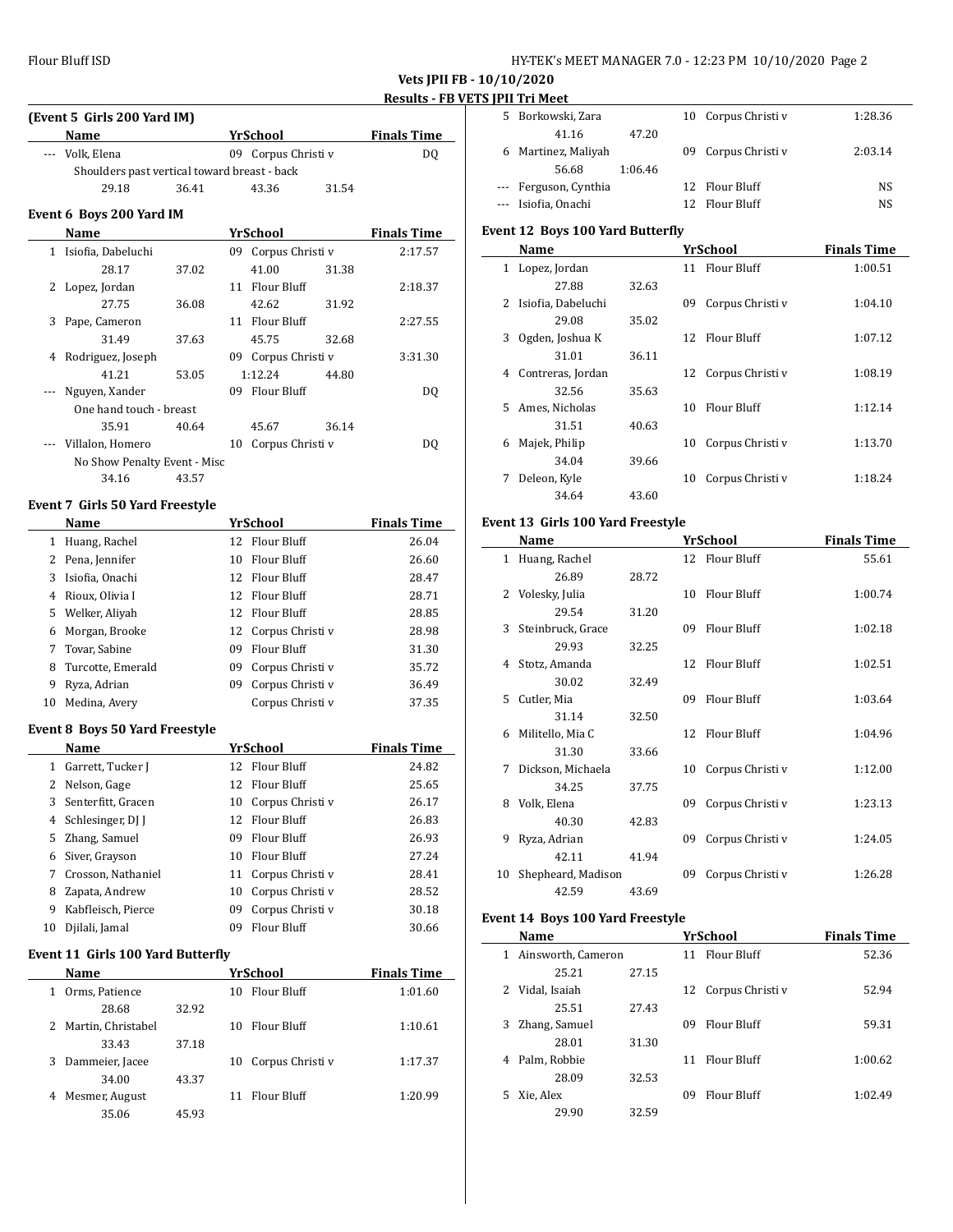| (Event 14 Boys 100 Yard Freestyle) |                    |       |     |                    |                    |  |  |  |
|------------------------------------|--------------------|-------|-----|--------------------|--------------------|--|--|--|
|                                    | <b>Name</b>        |       |     | YrSchool           | <b>Finals Time</b> |  |  |  |
| 6                                  | Hutchinson, Connor |       | 09. | Flour Bluff        | 1:04.86            |  |  |  |
|                                    | 31.18              | 33.68 |     |                    |                    |  |  |  |
| 7                                  | Ciardelli, Shane   |       | 09  | <b>Flour Bluff</b> | 1:05.17            |  |  |  |
|                                    | 31.28              | 33.89 |     |                    |                    |  |  |  |
| 8                                  | Ryza, Evan         |       | 11  | Corpus Christi v   | 1:05.62            |  |  |  |
|                                    | 32.53              | 33.09 |     |                    |                    |  |  |  |
| 9                                  | Villalon, Homero   |       | 10  | Corpus Christi v   | 1:10.47            |  |  |  |
|                                    | 33.03              | 37.44 |     |                    |                    |  |  |  |
| 10                                 | Rodriguez, Joseph  |       | 09  | Corpus Christi v   | 1:16.42            |  |  |  |
|                                    | 37.41              | 39.01 |     |                    |                    |  |  |  |
|                                    | -----<br>- - - -   | .     |     |                    |                    |  |  |  |

#### **Event 15 Girls 500 Yard Freestyle**

|   | <b>Name</b>        |         |    | <u>YrSchool</u>    |       | <b>Finals Time</b> |
|---|--------------------|---------|----|--------------------|-------|--------------------|
|   | 1 Hooper, Hannah C |         |    | 12 Flour Bluff     |       | 5:25.04            |
|   | 29.19              | 32.19   |    | 32.94              | 33.07 |                    |
|   | 33.56              | 33.06   |    | 33.05              | 33.09 |                    |
|   | 33.11              | 31.78   |    |                    |       |                    |
| 2 | Rioux, Olivia I    |         |    | 12 Flour Bluff     |       | 6:16.93            |
|   | 34.68              | 37.62   |    | 38.27              | 38.95 |                    |
|   | 38.61              | 38.38   |    | 38.00              | 38.48 |                    |
|   | 37.83              | 36.11   |    |                    |       |                    |
| 3 | Morgenroth, Avery  |         |    | 09 Flour Bluff     |       | 6:17.78            |
|   | 35.44              | 1:16.85 |    | 39.22              | 38.62 |                    |
|   | 39.18              | 38.08   |    | 37.91              | 37.48 |                    |
|   | 34.85              | 0.15    |    |                    |       |                    |
| 4 | Garza, Grace       |         | 10 | Flour Bluff        |       | 6:19.76            |
|   | 35.29              | 37.73   |    | 38.52              | 38.72 |                    |
|   | 38.88              | 38.88   |    | 38.69              | 38.46 |                    |
|   | 37.49              | 37.10   |    |                    |       |                    |
| 5 | Tovar, Sabine      |         | 09 | <b>Flour Bluff</b> |       | 6:46.71            |
|   | 37.01              | 41.14   |    | 42.43              | 42.65 |                    |
|   | 41.68              | 41.44   |    | 41.85              | 41.90 |                    |
|   | 40.31              | 36.30   |    |                    |       |                    |
| 6 | Hamisch, Catherine |         | 09 | Corpus Christi v   |       | 7:00.01            |
|   | 37.01              | 41.10   |    | 42.92              | 43.55 |                    |
|   | 43.35              | 42.99   |    | 43.32              | 44.00 |                    |
|   | 44.12              | 37.65   |    |                    |       |                    |
| 7 | Borkowski, Zara    |         | 10 | Corpus Christi v   |       | 7:06.94            |
|   | 37.36              | 41.42   |    | 43.08              | 44.32 |                    |
|   | 45.20              | 45.09   |    | 46.62              | 42.83 |                    |
|   | 42.60              | 38.42   |    |                    |       |                    |
| 8 | Hu, Jessica        |         |    | 09 Flour Bluff     |       | 7:10.44            |
|   | 36.51              | 42.01   |    | 43.21              | 44.31 |                    |
|   | 44.26              | 44.61   |    | 45.00              | 44.60 |                    |
|   | 44.09              | 41.84   |    |                    |       |                    |
| 9 | Crow, Courtney     |         | 11 | Corpus Christi v   |       | 7:42.78            |
|   | 39.52              | 44.26   |    | 1:33.55            | 47.44 |                    |
|   | 48.49              | 48.10   |    | 48.89              | 48.22 |                    |
|   | 44.49              |         |    |                    |       |                    |

### **Event 16 Boys 500 Yard Freestyle**

| Name               |       | YrSchool       | <b>Finals Time</b> |         |
|--------------------|-------|----------------|--------------------|---------|
| 1 White, Grayson A |       | 12 Flour Bluff |                    | 5:15.86 |
| 28.42              | 32.21 | 32.95          | 32.44              |         |
| 32.11              | 32.34 | 31.64          | 31.40              |         |
| 31.82              | 30.53 |                |                    |         |

|   | 1) Cutler Mia 09                        |       |    | 2) Garza, Grace 10 |                |                    |
|---|-----------------------------------------|-------|----|--------------------|----------------|--------------------|
|   | 1 Flour Bluff                           |       |    | B                  |                | 1:57.75            |
|   | <b>Team</b>                             |       |    | <b>Relay</b>       |                | <b>Finals Time</b> |
|   | Event 17 Girls 200 Yard Freestyle Relay |       |    |                    |                |                    |
|   | --- Senterfitt, Gracen                  |       | 10 | Corpus Christi v   |                | <b>NS</b>          |
|   | 47.51                                   | 44.16 |    |                    |                |                    |
|   | 46.27                                   | 47.47 |    | 48.67              | 47.76          |                    |
|   | 33.67                                   | 38.83 |    | 41.78              | 45.18          |                    |
| 8 | Deleon, Kyle                            |       | 10 | Corpus Christi v   |                | 7:21.30            |
|   | 40.62                                   | 40.14 |    |                    |                |                    |
|   | 41.60                                   | 42.32 |    | 42.34              | 41.74          |                    |
|   | 37.85                                   | 40.70 |    | 40.23              | 41.28          |                    |
| 7 | Lane, Nathan                            |       | 09 | Flour Bluff        |                | 6:48.82            |
|   | 39.38                                   | 36.88 |    |                    |                |                    |
|   | 40.26                                   | 40.23 |    | 40.03              | 39.39          |                    |
|   | 34.21                                   | 38.72 |    | 40.12              | 40.14          |                    |
| 6 | Djilali, Jamal                          |       | 09 | Flour Bluff        |                | 6:29.36            |
|   | 38.70                                   | 35.18 |    |                    |                |                    |
|   | 39.71                                   | 38.28 |    | 39.25              | 39.48          |                    |
|   | 36.04                                   | 38.38 |    | 38.57              | 39.78          |                    |
| 5 | Hutchinson, Connor                      |       | 09 | <b>Flour Bluff</b> |                | 6:23.37            |
|   | 37.70                                   | 34.32 |    |                    |                |                    |
|   | 40.50                                   | 39.75 |    | 40.18              | 37.76          |                    |
|   | 33.94                                   | 38.47 |    | 40.21              | 40.16          |                    |
| 4 | Baxter, Jacob                           | 40.22 | 09 | Flour Bluff        |                | 6:22.99            |
|   | 41.99                                   | 39.89 |    |                    |                |                    |
|   | 29.71<br>38.79                          | 34.74 |    | 36.27<br>41.13     | 37.41<br>42.14 |                    |
| 3 | Brown, Paul                             |       | 12 | Corpus Christi v   |                | 6:22.29            |
|   | 37.53                                   | 36.55 |    |                    |                |                    |
|   | 36.98                                   | 37.13 |    | 37.02              | 37.60          |                    |
|   | 30.83                                   | 36.16 |    | 37.81              | 37.27          |                    |
| 2 | Schlesinger, DJ J                       |       | 12 | Flour Bluff        |                | 6:04.88            |
|   |                                         |       |    |                    |                |                    |

| 1 | Flour Bluff               |       | B                        |       | 1:57.75  |
|---|---------------------------|-------|--------------------------|-------|----------|
|   | 1) Cutler, Mia 09         |       | 2) Garza, Grace 10       |       |          |
|   | 3) Boles, Victoria 11     |       | 4) Howard, Keira E 12    |       |          |
|   | 29.73                     | 30.99 | 29.25                    | 27.78 |          |
| 2 | Corpus Christi v          |       | A                        |       | 2:10.75  |
|   | 1) Dammeier, Jacee 10     |       | 2) Hinton, Elaina 09     |       |          |
|   | 3) Volk, Elena 09         |       | 4) Dickson, Michaela 10  |       |          |
|   | 31.00                     | 32.03 | 36.04                    | 31.68 |          |
| 3 | Corpus Christi v          |       | B                        |       | 2:21.40  |
|   | 1) Martinez, Maliyah 09   |       | 2) Shepheard, Madison 09 |       |          |
|   | 3) Ryza, Adrian 09        |       | 4) Turcotte, Emerald 09  |       |          |
|   | 33.81                     | 37.61 | 35.07                    | 34.91 |          |
|   | Flour Bluff               |       | C.                       |       | X2:08.36 |
|   | 1) Tovar, Sabine 09       |       | 2) Lee, Alivia 09        |       |          |
|   | 3) Liu, Linda 09          |       | 4) Hu, Jessica 09        |       |          |
|   | 32.23                     | 32.26 | 32.37                    | 31.50 |          |
|   | Flour Bluff               |       | A                        |       | DO.      |
|   | Early take-off swimmer #2 |       |                          |       |          |
|   | 1) Isiofia, Onachi 12     |       | 2) Welker, Aliyah 12     |       |          |
|   | 3) Steinbruck, Grace 09   |       | 4) Orms, Patience 10     |       |          |
|   | 28.50                     | 29.04 | 28.62                    | 25.63 |          |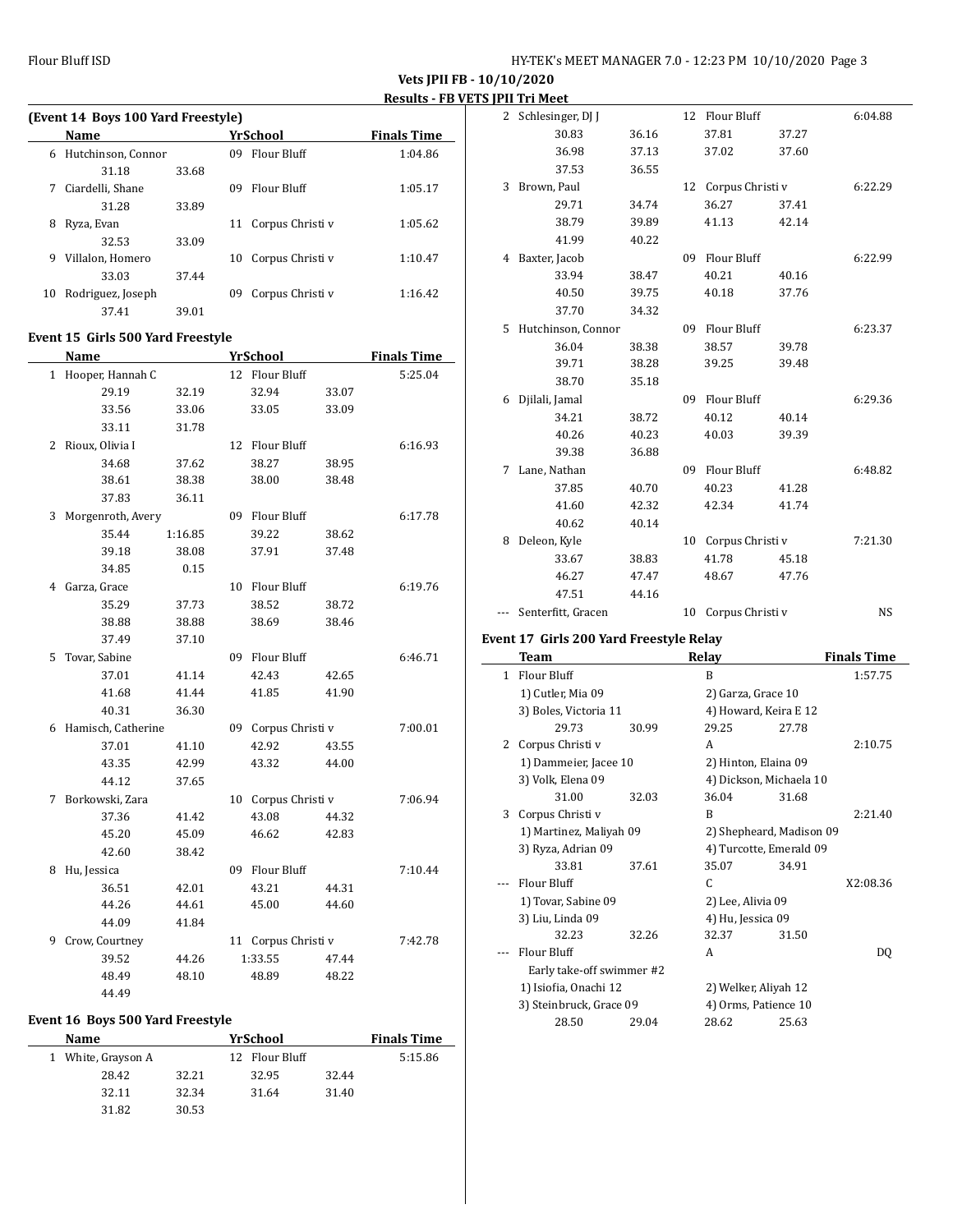Flour Bluff ISD HY-TEK's MEET MANAGER 7.0 - 12:23 PM 10/10/2020 Page 4

**Vets JPII FB - 10/10/2020 Results - FB VETS JPII Tri Meet**

|  | Event 18 Boys 200 Yard Freestyle Relay |  |
|--|----------------------------------------|--|
|  |                                        |  |

|   | Team                      |       | Relay                   |       | <b>Finals Time</b> |
|---|---------------------------|-------|-------------------------|-------|--------------------|
| 1 | Flour Bluff               |       | A                       |       | 1:43.57            |
|   | 1) Zhang, Samuel 09       |       | 2) Nelson, Gage 12      |       |                    |
|   | 3) Garrett, Tucker J 12   |       | 4) Schlesinger, DJ J 12 |       |                    |
|   | 27.20                     | 24.91 | 25.09                   | 26.37 |                    |
| 2 | Corpus Christi v          |       | A                       |       | 1:46.75            |
|   | 1) Vidal, Isaiah 12       |       | 2) Deleon, Kyle 10      |       |                    |
|   | 3) Majek, Philip 10       |       | 4) Brown, Paul 12       |       |                    |
|   | 24.70                     | 28.43 | 26.11                   | 27.51 |                    |
| 3 | Flour Bluff               |       | R                       |       | 1:59.07            |
|   | 1) Baxter, Jacob 09       |       | 2) Ciardelli, Shane 09  |       |                    |
|   | 3) Hutchinson, Connor 09  |       | 4) Lane, Nathan 09      |       |                    |
|   | 28.48                     | 28.49 | 29.86                   | 32.24 |                    |
|   | Flour Bluff               |       | C                       |       | X1:54.08           |
|   | 1) Siver, Grayson 10      |       | 2) Ogden, Joshua K 12   |       |                    |
|   | 3) Xie, Alex 09           |       | 4) Djilali, Jamal 09    |       |                    |
|   | 27.88                     | 26.95 | 27.87                   | 31.38 |                    |
|   | Corpus Christi v          |       | B                       |       | DQ                 |
|   | Early take-off swimmer #2 |       |                         |       |                    |
|   | 1) Ryza, Evan 11          |       | 2) Villalon, Homero 10  |       |                    |
|   | 3) Kabfleisch, Pierce 09  |       | 4) Zapata, Andrew 10    |       |                    |
|   | 29.07                     | 29.27 | 32.85                   | 29.01 |                    |

### **Event 19 Girls 100 Yard Backstroke**

|              | Name                                   |       |    | YrSchool            | <b>Finals Time</b> |
|--------------|----------------------------------------|-------|----|---------------------|--------------------|
| $\mathbf{1}$ | Pena, Jennifer                         |       |    | 10 Flour Bluff      | 1:00.88            |
|              | 29.15                                  | 31.73 |    |                     |                    |
| 2            | Hutchinson, Kylee A                    |       |    | 11 Flour Bluff      | 1:09.38            |
|              | 34.06                                  | 35.32 |    |                     |                    |
| 3            | Mesmer, August                         |       |    | 11 Flour Bluff      | 1:10.42            |
|              | 33.46                                  | 36.96 |    |                     |                    |
| 4            | Morgan, Brooke                         |       |    | 12 Corpus Christi v | 1:16.24            |
|              | 37.23                                  | 39.01 |    |                     |                    |
| 5.           | Boles, Victoria                        |       |    | 11 Flour Bluff      | 1:16.90            |
|              | 36.28                                  | 40.62 |    |                     |                    |
| 6            | Saenz, Lilyanna                        |       | 10 | Corpus Christi v    | 1:17.30            |
|              | 36.87                                  | 40.43 |    |                     |                    |
| 7            | Medina, Avery                          |       |    | Corpus Christi v    | 1:37.81            |
|              | 48.14                                  | 49.67 |    |                     |                    |
| 8            | Turcotte, Emerald                      |       | 09 | Corpus Christi v    | 1:40.82            |
|              | 1:41.76                                |       |    |                     |                    |
|              | Liu, Linda                             |       | 09 | Flour Bluff         | DQ                 |
|              | Multiple strokes past vertical at turn |       |    |                     |                    |
|              | 1:20.03                                |       |    |                     |                    |

#### **Event 20 Boys 100 Yard Backstroke**

| Name                     |       | YrSchool               | <b>Finals Time</b> |
|--------------------------|-------|------------------------|--------------------|
| Schawe, Matthew<br>1     |       | 12 Corpus Christi v    | 1:01.32            |
| 29.83                    | 31.49 |                        |                    |
| Majek, Philip<br>2       |       | 10 Corpus Christi v    | 1:06.84            |
| 32.74                    | 34.10 |                        |                    |
| Galbraith, Tanner<br>3   |       | 11 Flour Bluff         | 1:07.14            |
| 32.33                    | 34.81 |                        |                    |
| Xie, Alex<br>4           |       | Flour Bluff<br>09.     | 1:17.65            |
| 37.46                    | 40.19 |                        |                    |
| Crosson, Nathaniel<br>5. |       | Corpus Christi v<br>11 | 1:17.66            |
| 38.30                    | 39.36 |                        |                    |

| 6 Palm, Robbie     |       | 11 Flour Bluff | 1:23.16 |
|--------------------|-------|----------------|---------|
| 39.85              | 43.31 |                |         |
| 7 Ciardelli, Shane |       | 09 Flour Bluff | 1:24.41 |
| 1:24.64            |       |                |         |

#### **Event 21 Girls 100 Yard Breaststroke**

|              | Name               |         |    | <b>YrSchool</b>  | <b>Finals Time</b> |
|--------------|--------------------|---------|----|------------------|--------------------|
| $\mathbf{1}$ | Stotz, Amanda      |         |    | 12 Flour Bluff   | 1:18.75            |
|              | 37.10              | 41.65   |    |                  |                    |
| 2            | Zhang, Mona        |         | 09 | Flour Bluff      | 1:19.23            |
|              | 37.50              | 41.73   |    |                  |                    |
| 3            | Militello, Mia C   |         | 12 | Flour Bluff      | 1:19.39            |
|              | 36.23              | 43.16   |    |                  |                    |
| 4            | Hamisch, Catherine |         | 09 | Corpus Christi v | 1:23.00            |
|              | 39.61              | 43.39   |    |                  |                    |
| 5.           | Volesky, Julia     |         | 10 | Flour Bluff      | 1:26.20            |
|              | 41.87              | 44.33   |    |                  |                    |
| 6            | Lee, Alivia        |         | 09 | Flour Bluff      | 1:29.73            |
|              | 42.42              | 47.31   |    |                  |                    |
| 7            | Dammeier, Jacee    |         | 10 | Corpus Christi v | 1:30.44            |
|              | 42.32              | 48.12   |    |                  |                    |
| 8            | Hu, Jessica        |         | 09 | Flour Bluff      | 1:33.49            |
|              | 43.84              | 49.65   |    |                  |                    |
|              | Hinton, Elaina     |         | 09 | Corpus Christi v | DQ                 |
|              | Scissors kick      |         |    |                  |                    |
|              | 51.34              | 1:03.26 |    |                  |                    |

#### **Event 22 Boys 100 Yard Breaststroke**

| Name |                   |       | YrSchool | <b>Finals Time</b>  |         |
|------|-------------------|-------|----------|---------------------|---------|
|      | 1 Vidal, Isaiah   |       |          | 12 Corpus Christi v | 1:12.74 |
|      | 34.01             | 38.73 |          |                     |         |
| 2    | Ames, Nicholas    |       | 10       | Flour Bluff         | 1:13.85 |
|      | 34.40             | 39.45 |          |                     |         |
| 3    | Pape, Cameron     |       | 11       | Flour Bluff         | 1:14.18 |
|      | 33.92             | 40.26 |          |                     |         |
| 4    | Nelson, Gage      |       |          | 12 Flour Bluff      | 1:15.59 |
|      | 35.91             | 39.68 |          |                     |         |
| 5.   | Siver, Grayson    |       | 10       | Flour Bluff         | 1:19.50 |
|      | 37.09             | 42.41 |          |                     |         |
| 6    | Nguyen, Xander    |       | 09       | Flour Bluff         | 1:19.97 |
|      | 37.88             | 42.09 |          |                     |         |
| 7    | Brown, Paul       |       |          | 12 Corpus Christi v | 1:23.84 |
|      | 38.76             | 45.08 |          |                     |         |
|      | Contreras, Jordan |       |          | 12 Corpus Christi v | DQ      |
|      | Scissors kick     |       |          |                     |         |
|      | 43.32             | 50.67 |          |                     |         |
|      | Garrett, Tucker J |       |          | 12 Flour Bluff      | NS      |

#### **Event 23 Girls 400 Yard Freestyle Relay**

| <b>Finals Time</b> |
|--------------------|
| 3:57.84            |
|                    |
|                    |
|                    |
|                    |
|                    |